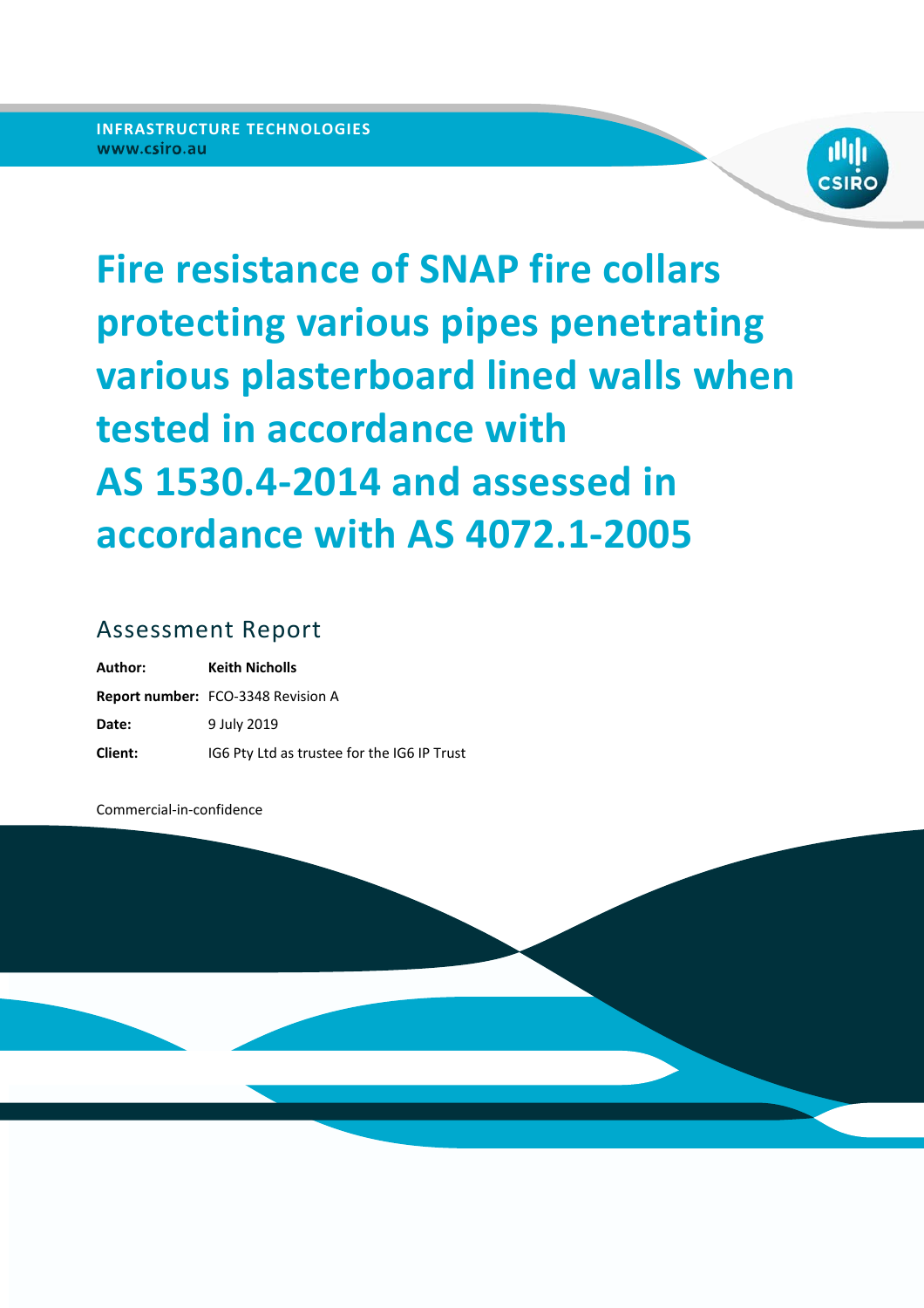#### Inquiries should be addressed to:

| Fire Testing and Assessments Author |                             | The Client                                  |
|-------------------------------------|-----------------------------|---------------------------------------------|
| NATA Registered Laboratory          | Infrastructure Technologies | IG6 Pty Ltd as trustee for the IG6 IP Trust |
| 14 Julius Avenue                    | 14 Julius Avenue            | 3 Skirmish Court                            |
| North Ryde, NSW 2113                | North Ryde, NSW 2113        | Victoria Point Qld 4165                     |
| Telephone +61 2 94905444            | Telephone +61 2 94905500    | Telephone +61 7 3390 5420                   |

#### Report Details:

Report CSIRO Reference number: FCO‐3348/CO5090

#### Report Status and Revision History:

| <b>VERSION</b>    | <b>STATUS</b> | <b>DATE</b> | <b>DISTRIBUTION</b> | <b>ISSUE NUMBER</b> |
|-------------------|---------------|-------------|---------------------|---------------------|
| Initial Issue     | Final         | 28/06/2019  | CSIRO\Client        | FCO-3348            |
| <b>Revision A</b> | Correction    | 09/07/2019  | CSIRO\Client        | FCO-3348            |
|                   |               |             |                     |                     |

#### Report Authorization:

| <b>AUTHOR</b>              | <b>REVIEWED BY</b>        | <b>AUTHORISED BY</b>      |  |
|----------------------------|---------------------------|---------------------------|--|
| <b>Keith Nicholls</b>      | <b>Brett Roddy</b>        | <b>Brett Roddy</b>        |  |
|                            |                           |                           |  |
| 28 <sup>th</sup> June 2019 | 9 <sup>th</sup> July 2019 | 9 <sup>th</sup> July 2019 |  |
|                            |                           |                           |  |

#### Copyright and disclaimer

© 2019 CSIRO To the extent permitted by law, all rights are reserved and no part of this publication covered by copyright may be reproduced or copied in any form or by any means except with the written permission of CSIRO.

#### Important disclaimer

CSIRO advises that the information contained in this publication comprises general statements based on scientific research. The reader is advised and needs to be aware that such information may be incomplete or unable to be used in any specific situation. No reliance or actions must, therefore, be made on that information without seeking prior expert professional, scientific and technical advice. To the extent permitted by law, CSIRO (including its employees and consultants) excludes all liability to any person for any consequences, including but not limited to all losses, damages, costs, expenses and any other compensation, arising directly or indirectly from using this publication (in part or in whole) and any information or material contained in it.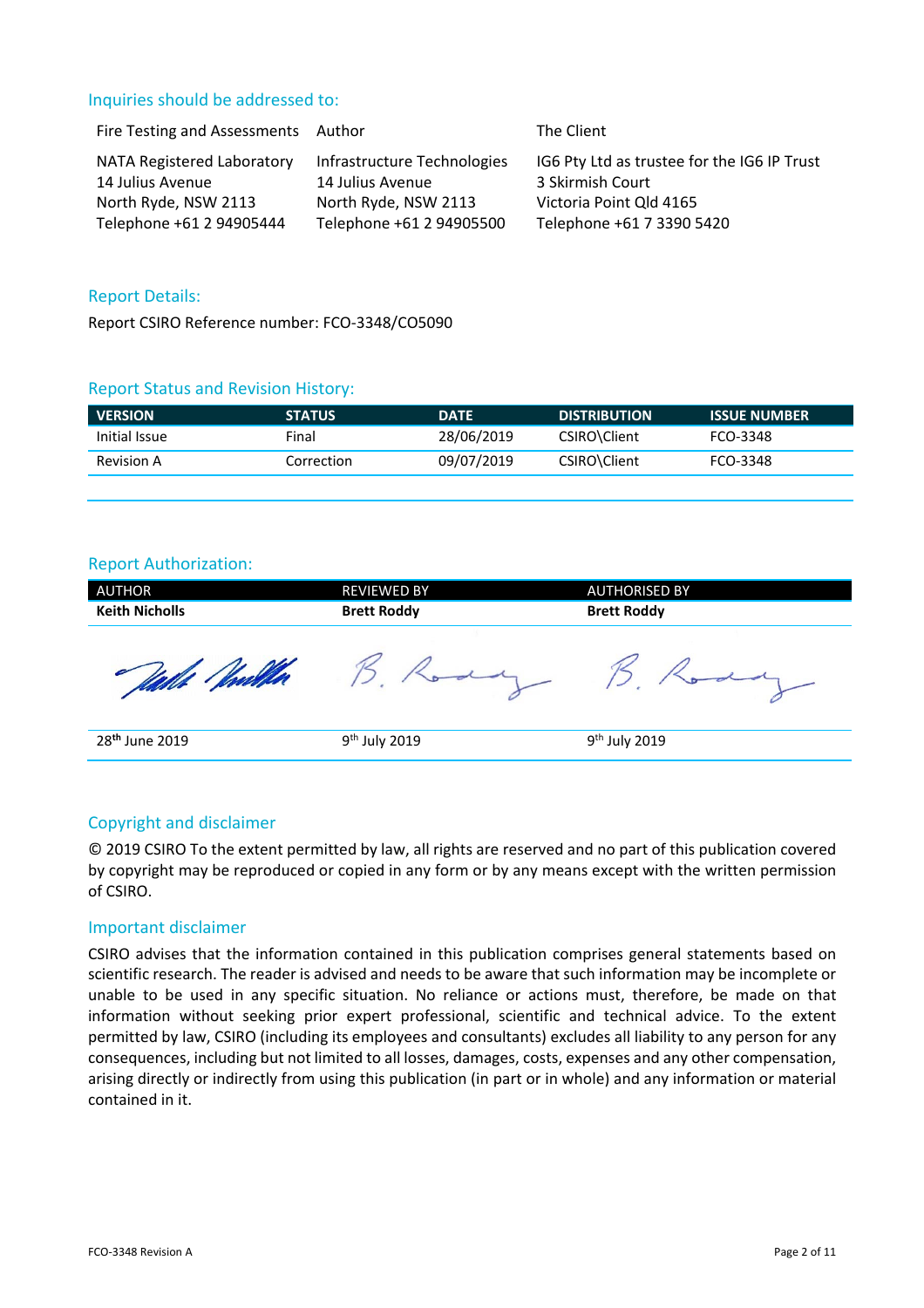## **Contents**

| 1              |  |  |  |
|----------------|--|--|--|
| $\overline{2}$ |  |  |  |
| $\overline{3}$ |  |  |  |
| $\overline{4}$ |  |  |  |
| 5              |  |  |  |
| 6              |  |  |  |
| $\overline{7}$ |  |  |  |
| 8              |  |  |  |
| 9              |  |  |  |
|                |  |  |  |
|                |  |  |  |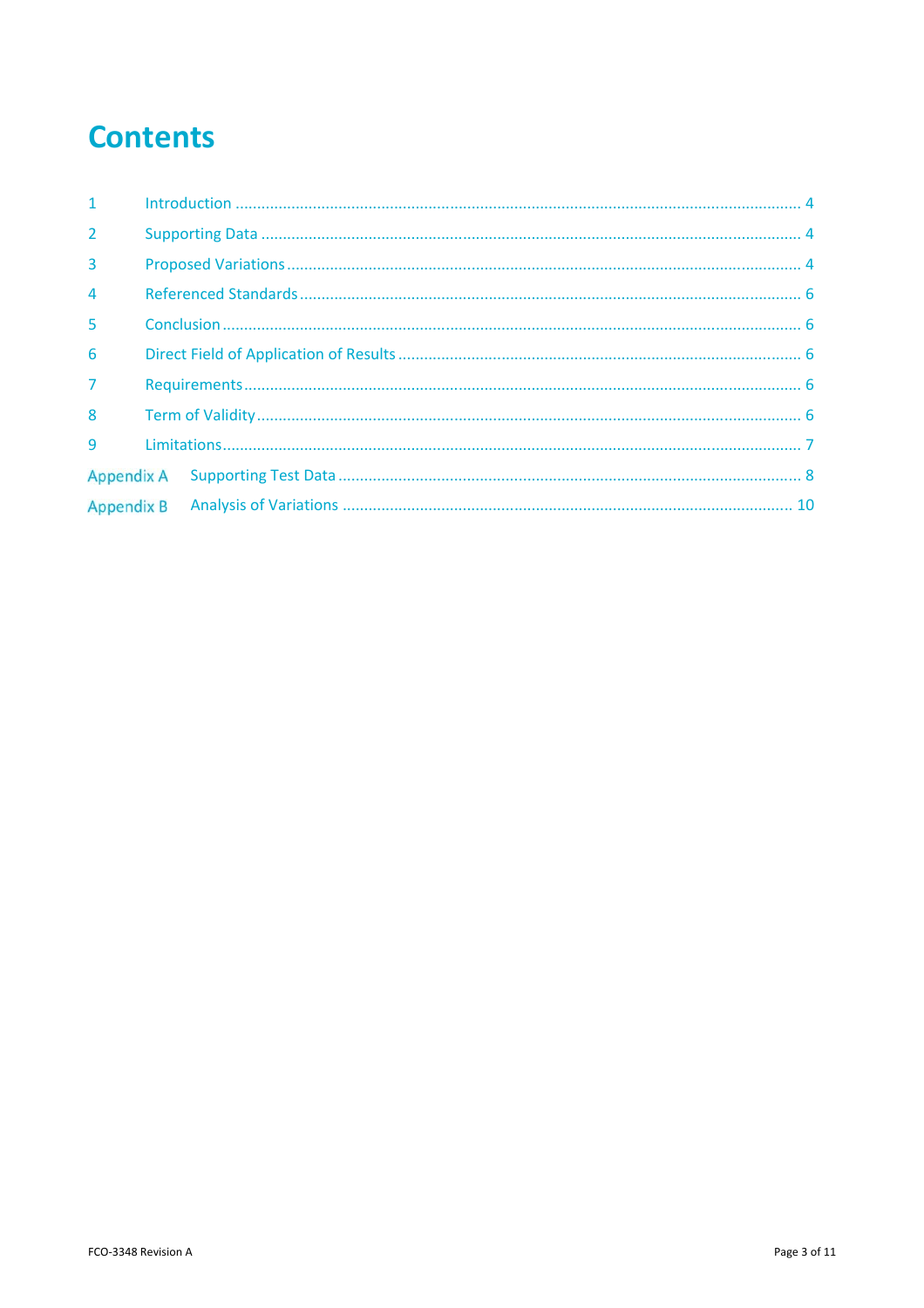## **1 Introduction**

This report is an assessment of the fire resistance of SNAP fire collars protecting various pipes penetrating various plasterboard lined walls when tested in accordance with AS 1530.4-2014 and assessed in accordance with AS 4072.1‐2005.

This report is prepared for the purpose of meeting the evidence of suitability requirements of NCC Schedule 5 as appropriate for FRL.

This report reviews and confirms the extent to which the reference fire resistance tests listed in section 2 meet the requirements of the standard fire test standards listed in section 4 of the report. The proposed variations to the tested construction presented in section 3 are subject to an analysis in Appendix B, and the conclusions are presented in Section 5 of this report. The field of applicability of the results of this assessment report is presented in Section 6 and subject to the requirements of Section 7 and the Validity and Limitations of section 8 and 9.

## **2 Supporting Data**

This assessment report refers to various test reports to support the analysis and conclusions of this report. They are listed below;

| Report<br>Reference | <b>Test Standard</b> | <b>Outline of Test Specimen</b>                                                                                                             |  |  |
|---------------------|----------------------|---------------------------------------------------------------------------------------------------------------------------------------------|--|--|
| FSP 1748            | AS 1530.4-2014       | Pilot scale fire resistance test of a wall penetrated by nine (9) pipes<br>protected by a retro-fitted Snap Fire Systems fire collar.       |  |  |
| FSP 1759            | AS 1530.4-2014       | Pilot scale fire resistance test of a wall penetrated by nine (9) pipes<br>protected by a retro-fitted Snap Fire Systems fire collar.       |  |  |
| FSP 1902            | AS 1530.4-2014       | Pilot scale fire resistance test of a wall penetrated by nine (9) pipes<br>protected by a retro-fitted Snap Fire Systems fire collar.       |  |  |
| FSP 1931            | AS 1530.4-2014       | Pilot scale fire resistance test of a wall penetrated by a single service and<br>protected by a retro-fitted Snap Fire Systems fire collar. |  |  |
| FSP 1946            | AS 1530.4-2014       | Pilot scale fire resistance test of a wall penetrated by a single service and<br>protected by a retro-fitted Snap Fire Systems fire collar. |  |  |
| <b>FSP 1978</b>     | AS 1530.4-2014       | Pilot scale fire resistance test of a wall penetrated by a single service and<br>protected by a retro-fitted Snap Fire Systems fire collar. |  |  |

The reports FSP 1748 and FSP 1759 were undertaken by CSIRO and sponsored by Snap Fire Systems who has provided permission for CSIRO to refer to these reports in this assessment.

The report FSP 1902, FSP 1931, FSP 1946 and FSP 1978 were undertaken by CSIRO and sponsored by IG6 Pty Ltd.

### **3 Proposed Variations**

The proposed construction includes the pipes protected with the Snap fire collars as tested, test reports listed in Table 2 and subject to the following variations:

• The plasterboard wall system shall be varied to be any of the wall systems listed in Table 1 exposed to fire from either side.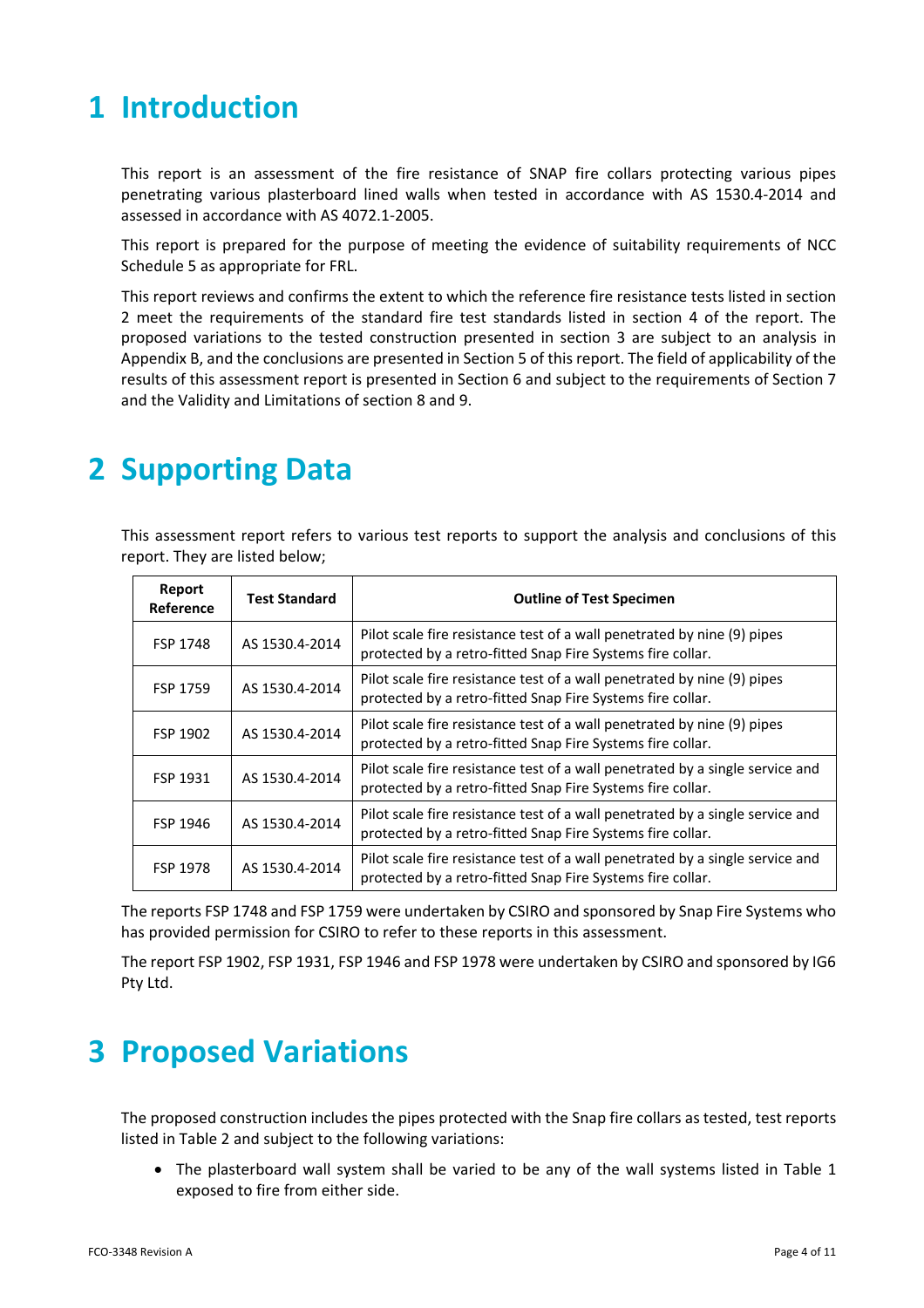### **Table 1 – Wall systems**

| Linings on side one                  | <b>Framing</b>   | Linings on side two                  | <b>Overall thickness (mm)</b> |
|--------------------------------------|------------------|--------------------------------------|-------------------------------|
| 2 x 13 mm fire grade<br>plasterboard | 64CH stud        | 25 mm shaft liner                    | 115                           |
| 2 x 13 mm fire grade<br>plasterboard | 64 mm Steel stud | 2 x 13 mm fire grade<br>plasterboard | 116                           |

### **Table 2 – Services protected with SNAP collars**

| Report<br>Reference | <b>Service</b><br>ID    | Snap Collar On each<br>side of the wall | <b>Pipe Material</b>     | Nominal pipe diameter<br>(mm) |
|---------------------|-------------------------|-----------------------------------------|--------------------------|-------------------------------|
| FSP1748             | $\overline{2}$          | <b>50R</b>                              | C-PVC                    | 32                            |
| FSP1978             | $\mathbf{1}$            | <b>50R</b>                              | C-PVC                    | 50                            |
| FSP1902             | $\mathbf 1$             | <b>50R</b>                              | C-PVC                    | 38                            |
| FSP1946             | $\mathbf{1}$            | <b>HP315R</b>                           | <b>HDPE</b>              | 315                           |
| FSP1759             | 5                       | 32GAS                                   | Pexal                    | 26                            |
| FSP1759             | $\overline{\mathbf{4}}$ | 32GAS                                   | Pexal                    | 20                            |
| FSP1759             | $\mathbf{1}$            | 32GAS                                   | Pexal                    | 15                            |
| FSP1759             | 3                       | 32R                                     | Pexal                    | 15                            |
| FSP1759             | 6                       | 50GAS                                   | Pexal                    | 32                            |
| FSP1759             | $\overline{7}$          | 50GAS                                   | Pexal                    | 40                            |
| FSP1902             | 6                       | 32R                                     | Pex-b                    | $2 \times 20$                 |
| FSP1748             | 8                       | 32R                                     | P-PVC                    | 15                            |
| FSP1748             | $\mathbf{1}$            | 50R                                     | P-PVC                    | 32                            |
| FSP1902             | $\overline{2}$          | <b>50R</b>                              | <b>PVC</b>               | 50                            |
| FSP1902             | 3                       | 65-80R                                  | <b>PVC</b>               | 65                            |
| FSP1978             | $\overline{2}$          | <b>HP250R-B</b>                         | <b>PVC</b>               | 225                           |
| FSP1931             | $\mathbf{1}$            | <b>HP315R</b>                           | <b>PVC</b>               | 315                           |
| FSP1748             | 3                       | 32R                                     | PVC Flexi Conduit        | 16                            |
| FSP1748             | 5                       | 32R                                     | PVC Rigid Conduit        | 25                            |
| FSP1748             | $\overline{\mathbf{4}}$ | 32R                                     | <b>PVC Rigid Conduit</b> | 20                            |
| FSP1748             | 6                       | 32R                                     | <b>PVC Rigid Conduit</b> | 25                            |
| FSP1748             | $\overline{7}$          | 32R                                     | <b>PVC Rigid Conduit</b> | 20                            |
| FSP1748             | 9                       | 110R                                    | PVC-SC                   | 100                           |
| FSP1996             | 5                       | 110R                                    | PVC-SC                   | 100                           |
| FSP1902             | 9                       | 32R                                     | Px/Al/Px + Pex-b         | $20 + 20$                     |
| FSP1902             | 4                       | <b>50R</b>                              | Px/Al/Px + Pex-b         | $25 + 20$                     |
| FSP1996             | 3                       | <b>50R</b>                              | Raupiano                 | 40                            |
| FSP1996             | 4                       | 110R                                    | Raupiano                 | 110                           |
| FSP1902             | 5                       | 32R                                     | Telstra PVC Conduit      | 20                            |
| FSP1996             | $\overline{2}$          | <b>50R</b>                              | <b>Triplus</b>           | 40                            |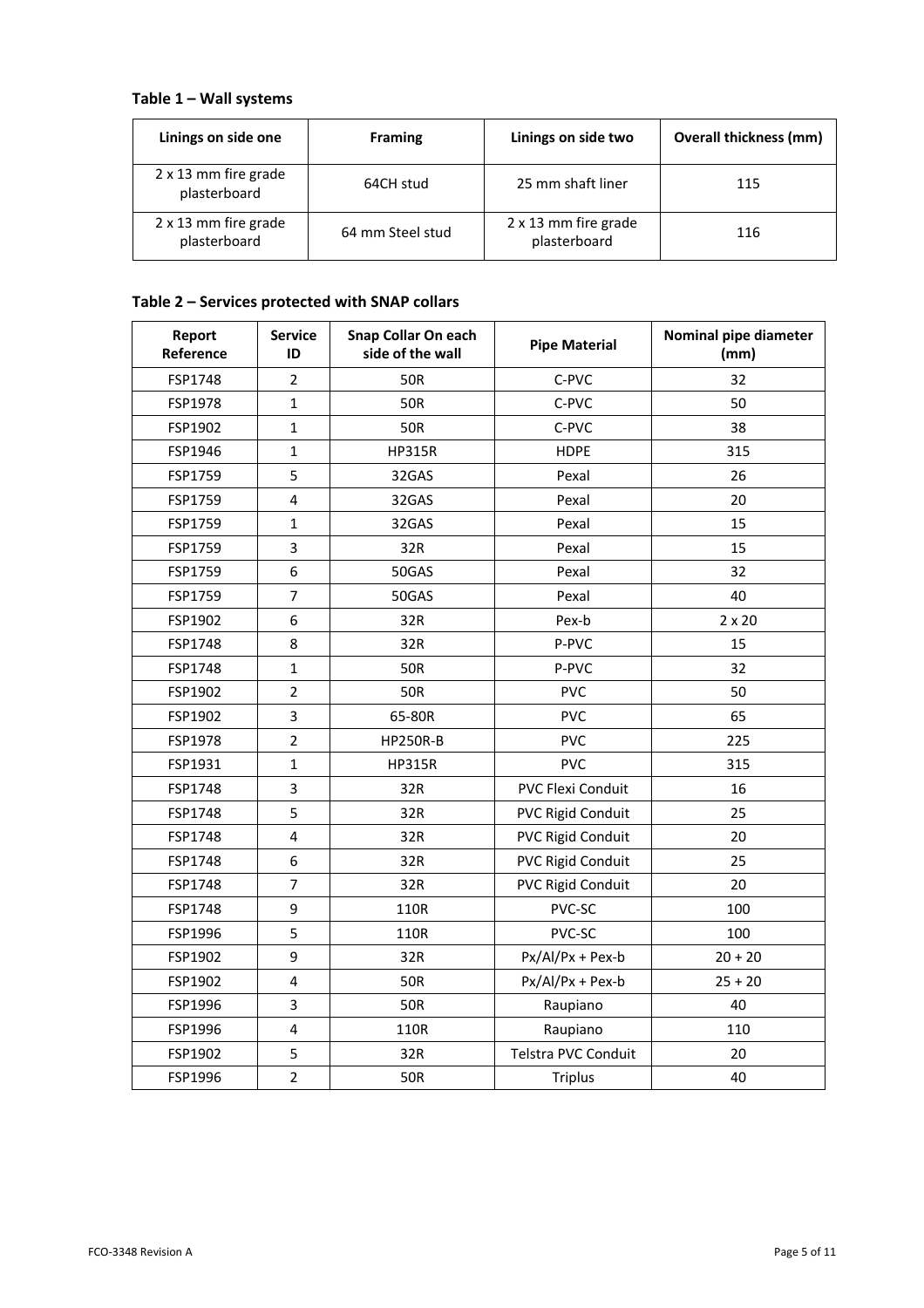## **4 Referenced Standards**

| AS 1530.4-2014 | Methods for fire tests on building materials, components and structures Part 4: Fire<br>resistance tests of elements of building construction. |
|----------------|------------------------------------------------------------------------------------------------------------------------------------------------|
| AS 4072.1-2005 | Components for the protection of openings in fire-resistant separating elements Part 1:<br>Service penetrations and control joints             |

## **5 Conclusion**

On the basis of the analysis presented in this report, it is the opinion of this Accredited Testing Laboratory that the tested prototypes described in Section 2 when varied as described in Section 3 will achieve the Fire Resistance stated below when submitted to a standard fire test in accordance with the test methods referenced in Section 4 and subject to the requirements of Section 7.

**FRL: -/120/120** 

## **6 Direct Field of Application of Results**

The results of this report are applicable to walls exposed to fire from either side.

## **7 Requirements**

It is required that the supporting construction is tested or assessed to achieve the required FRL up to the required FRL based on the assessed design in accordance with AS 1530.4.

Any variations with respect to size, constructional details, loads, stresses, edge or end conditions that are other than those identified in this report, may invalidate the conclusions drawn in this report.

## **8 Term of Validity**

This assessment report will lapse on 30<sup>th</sup> June 2024. Should you wish us to re-examine this report with a view to the possible extension of its term of validity, would you please apply to us three to four months before the date of expiry. This Division reserves the right at any time to amend or withdraw this assessment in the light of new knowledge.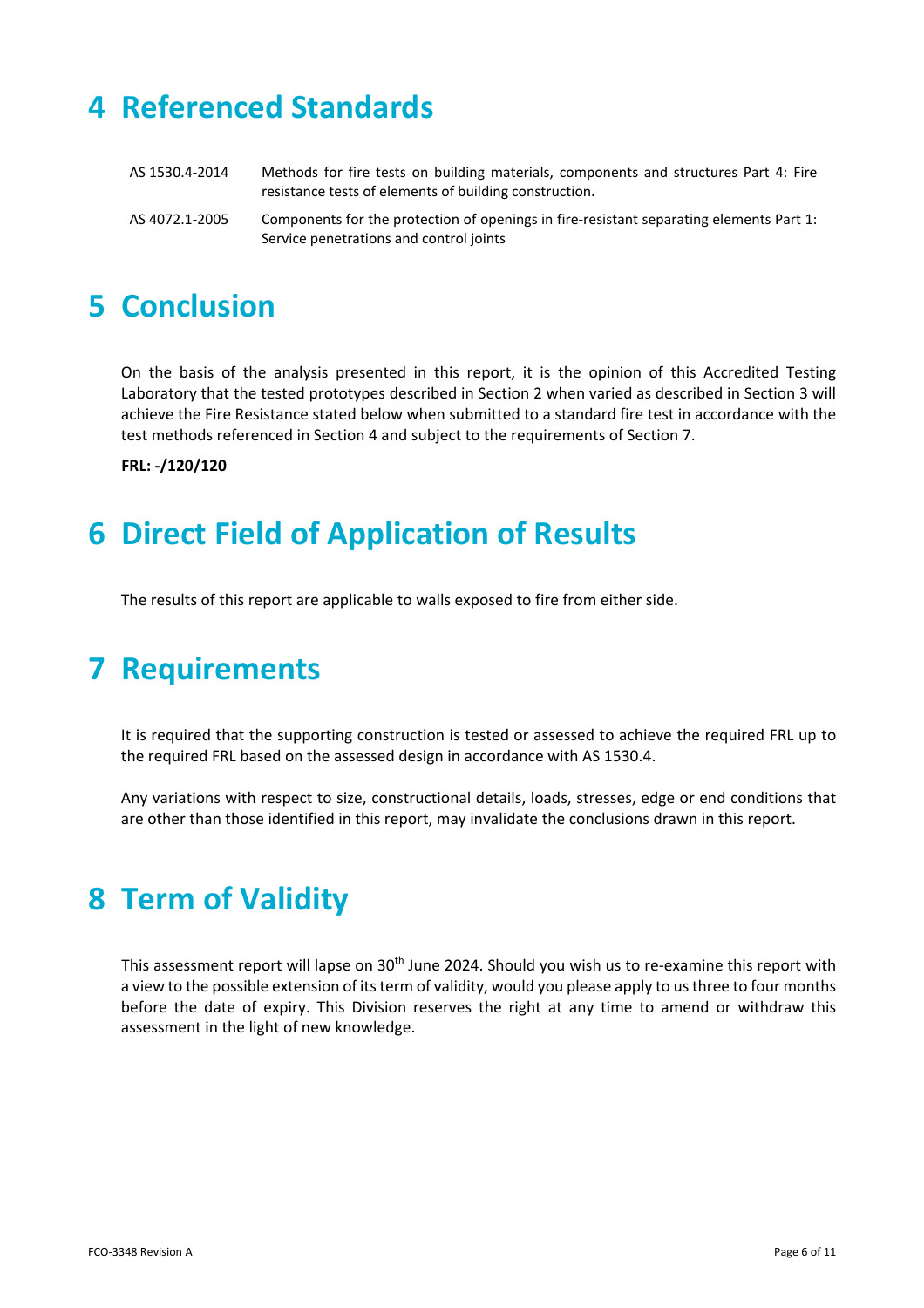## **9 Limitations**

The conclusions of this assessment report may be used to directly assess the fire resistance performance under such conditions, but it should be recognised that a single test method will not provide a full assessment of the fire hazard under all fire conditions.

Because of the nature of fire resistance testing, and the consequent difficulty in quantifying the uncertainty of measurement, it is not possible to provide a stated degree of accuracy. The inherent variability in test procedures, materials and methods of construction, and installation may lead to variations in performance between elements of similar construction.

This assessment report does not provide an endorsement by CSIRO of the actual products supplied to the industry. The referenced assessment can therefore only relate only to the actual prototype test specimens, testing conditions and methodology described in the supporting data, and does not imply any performance abilities of construction of subsequent manufacture.

This assessment is based on information and experience available at the time of preparation. The published procedures for the conduct of tests and the assessment of test results are the subject of constant review and improvement and it is recommended that this report is reviewed on or, before, the stated expiry date.

The information contained in this assessment report shall not be used for the assessment of variations other than those stated in the conclusions above. The assessment is valid provided no modifications are made to the systems detailed in this report. All details of construction should be consistent with the requirements stated in the relevant test reports and all referenced documents.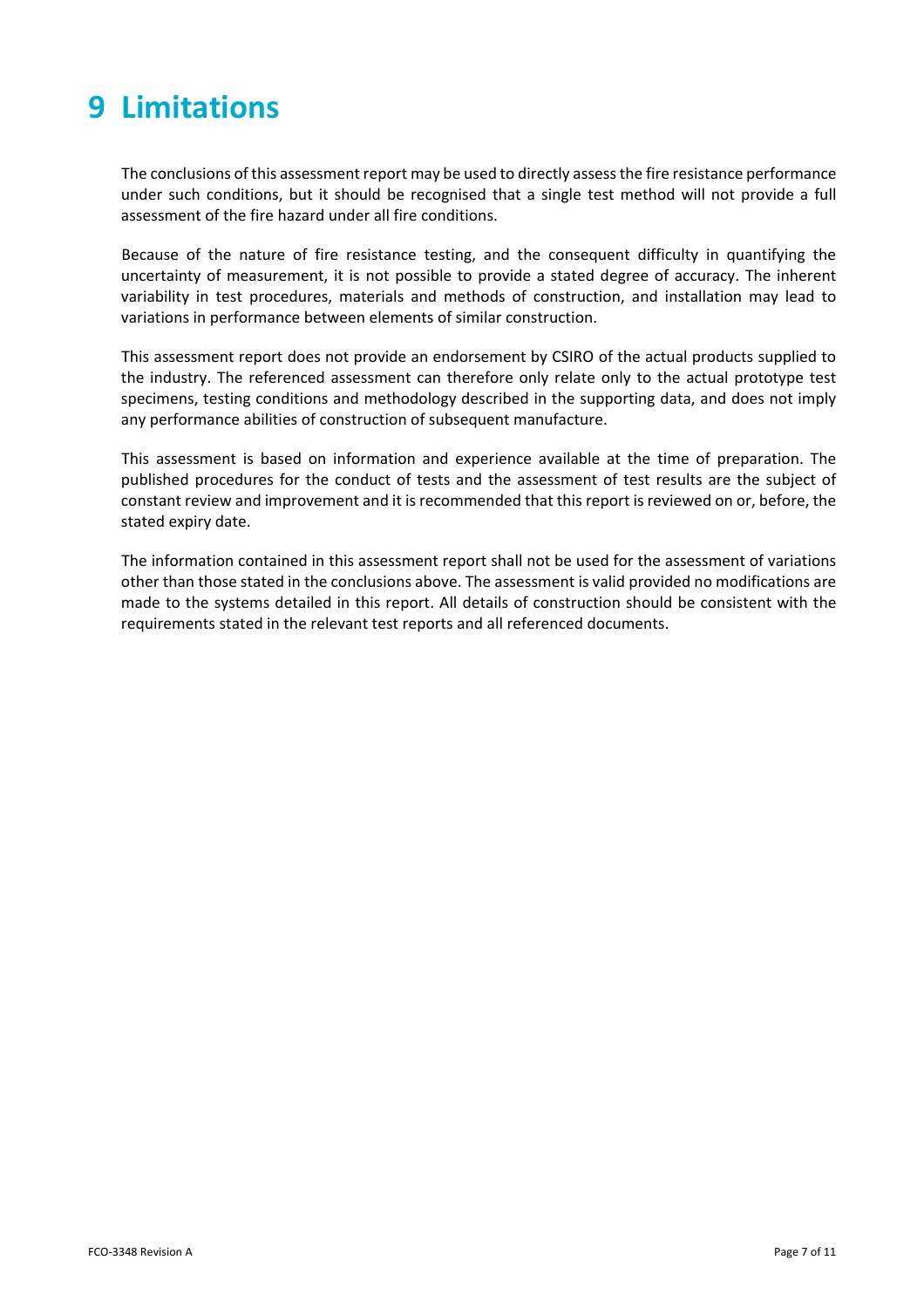## **Appendix A Supporting Test Data**

### A.1. CSIRO Sponsored Investigation report numbered FSP 1748

On 2 May 2016, this Division conducted a fire‐resistance test in accordance with AS 1530.4 ‐2014 on a Boral Firestop system with an established fire resistance level (FRL) of ‐/120/120. The wall was penetrated by nine (9) stack pipes protected by a retro‐fitted Snap Fire Systems fire collar.

For the purpose of the test, the specimens were referenced as Penetrations # 1, 2, 3, 4, 5, 6, 7, 8 and 9. For the services relevant to this assessment the construction details of the services and performance achieved is summarised in Section A.7 below.

### A.2. CSIRO Sponsored Investigation report numbered FSP 1759

On 20 July 2016, this Division conducted a fire-resistance test in accordance with AS 1530.4 -2014 on a Boral Firestop system with an established fire resistance level (FRL) of -/120/120. The wall was penetrated by nine (9) stack pipes protected by a retro-fitted Snap Fire Systems fire collar. For the purpose of the test, the specimens were referenced as Penetrations # 1, 2, 3, 4, 5, 6, 7, 8 and 9. For the services relevant to this assessment the construction details of the services and performance achieved is summarised in Section A.7 below.

### A.3. CSIRO Sponsored Investigation report numbered FSP 1902

On 5 April 2018, this Division conducted a fire‐resistance test in accordance with AS 1530.4 ‐2014 on a 116‐mm thick plasterboard lined steel framed wall comprising two layers of 13‐mm thick Fyrchek plasterboard on each side of 64‐mm deep metal studs, with an established FRL of ‐/120/120 as detailed in BRANZ report reference FAR2539. The wall was penetrated by nine (9) services and protected by various first stopping systems. For the services relevant to this assessment the construction details of the services and performance achieved is summarised in Section A.7 below.

### A.4. CSIRO Sponsored Investigation report numbered FSP 1931

On 26 September 2018, this Division conducted a fire-resistance test in accordance with AS 1530.4 -2014 on a 116‐mm thick plasterboard lined steel framed wall comprising two layers of 13‐mm thick Fyrchek plasterboard on each side of 64-mm deep metal studs, Boral reference SB120.1 with an established FRL of ‐/120/120. The wall was penetrated by a single service. For the services relevant to this assessment the construction details of the services and performance achieved is summarised in Section A.7 below.

### A.5. CSIRO Sponsored Investigation report numbered FSP 1946

On 26 September 2018, this Division conducted a fire-resistance test in accordance with AS 1530.4 -2014 on a 116‐mm thick plasterboard lined steel framed wall comprising two layers of 13‐mm thick Boral Firestop plasterboard on each side of 64‐mm deep metal studs, Boral reference SB120.1 with an established FRL of ‐/120/120. The wall was penetrated by a single service. For the services relevant to this assessment the construction details of the services and performance achieved is summarised in Section A.7 below.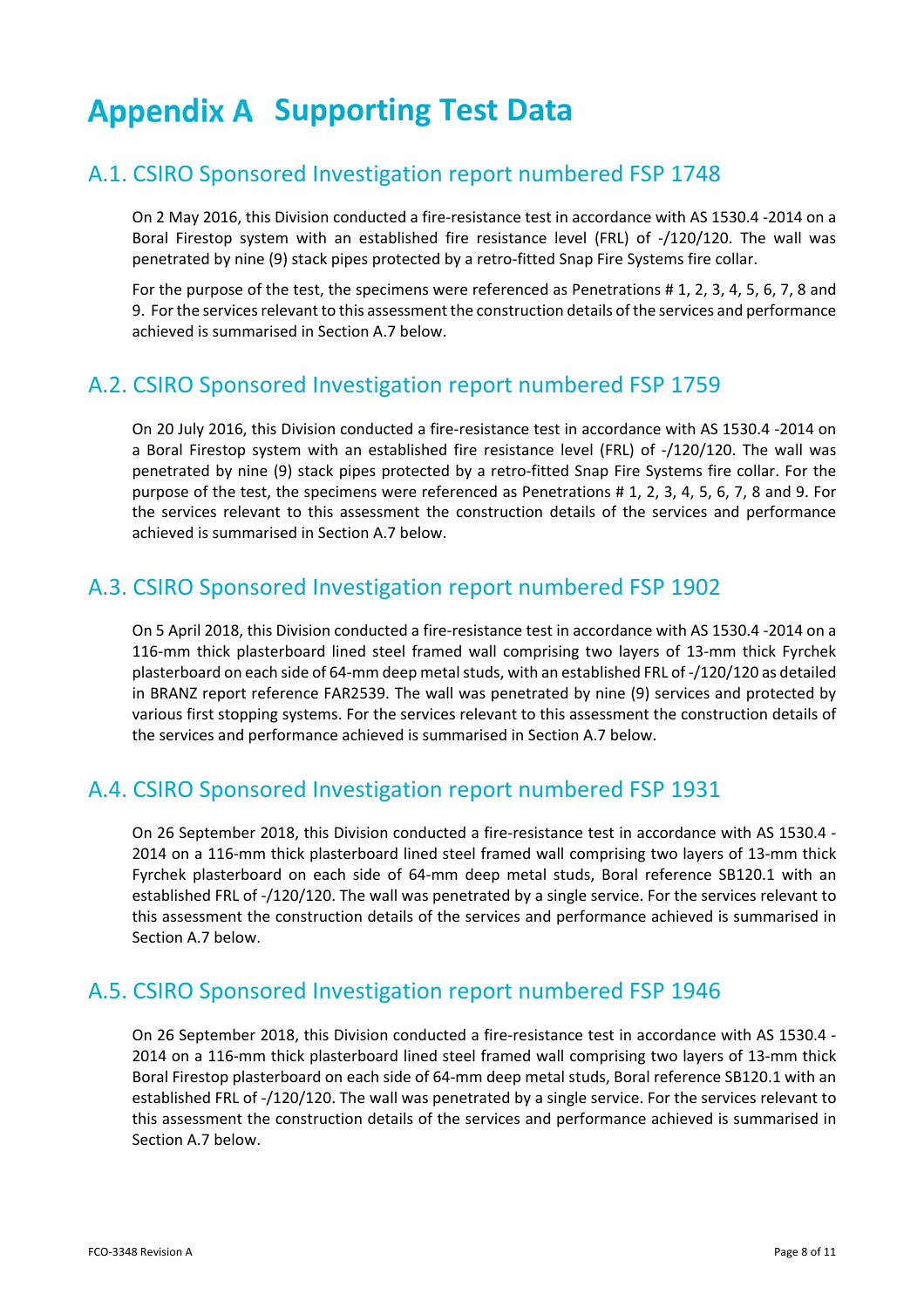### A.6. CSIRO Sponsored Investigation report numbered FSP 1978

On 17 January 2019, this Division conducted a fire‐resistance test in accordance with AS 1530.4 ‐2014 on a 116-mm thick plasterboard lined steel framed wall comprising two layers of 13-mm thick Firestop plasterboard on each side of 64‐mm deep metal studs, Boral reference SB120.1 with an established FRL of -/120/120. For the services relevant to this assessment the construction details of the services and performance achieved is summarised in Section A.7 below.

| Report    | Pen.                    | Snap collar<br>on each | <b>Pipe Material</b> | <b>Nominal</b><br>pipe | Performance      |           |
|-----------|-------------------------|------------------------|----------------------|------------------------|------------------|-----------|
| Reference | #                       | side of the<br>wall    |                      |                        | diameter<br>(mm) | Integrity |
| FSP1748   | $\overline{2}$          | 50R                    | C-PVC                | 32                     | 121              | 121       |
| FSP1978   | $\mathbf{1}$            | 50R                    | C-PVC                | 50                     | 181              | 157       |
| FSP1902   | $\mathbf{1}$            | 50R                    | C-PVC                | 38                     | 181              | 181       |
| FSP1946   | $\mathbf{1}$            | <b>HP315R</b>          | <b>HDPE</b>          | 315                    | 121              | 121       |
| FSP1759   | 5                       | 32GAS                  | Pexal                | 26                     | 181              | 138       |
| FSP1759   | 4                       | 32GAS                  | Pexal                | 20                     | 181              | 176       |
| FSP1759   | $\mathbf{1}$            | 32GAS                  | Pexal                | 15                     | 181              | 181       |
| FSP1759   | 3                       | 32R                    | Pexal                | 15                     | 181              | 169       |
| FSP1759   | 6                       | 50GAS                  | Pexal                | 32                     | 181              | 140       |
| FSP1759   | $\overline{7}$          | 50GAS                  | Pexal                | 40                     | 181              | 170       |
| FSP1902   | 6                       | 32R                    | Pex-b                | $2 \times 20$          | 181              | 167       |
| FSP1748   | 8                       | 32R                    | P-PVC                | 15                     | 121              | 121       |
| FSP1748   | $\mathbf{1}$            | 50R                    | P-PVC                | 32                     | 121              | 121       |
| FSP1902   | $\overline{2}$          | 50R                    | <b>PVC</b>           | 50                     | 181              | 181       |
| FSP1902   | 3                       | 65-80R                 | <b>PVC</b>           | 65                     | 181              | 181       |
| FSP1978   | $\overline{2}$          | <b>HP250R-B</b>        | <b>PVC</b>           | 225                    | 181              | 173       |
| FSP1931   | $\mathbf{1}$            | <b>HP315R</b>          | <b>PVC</b>           | 315                    | 181              | 179       |
| FSP1748   | 3                       | 32R                    | PVC (Flexi)          | 16                     | 121              | 121       |
| FSP1748   | 5                       | 32R                    | <b>PVC Conduit</b>   | 25                     | 121              | 121       |
| FSP1748   | 4                       | 32R                    | <b>PVC Conduit</b>   | 20                     | 121              | 121       |
| FSP1748   | 6                       | 32R                    | <b>PVC Conduit</b>   | 25                     | 121              | 121       |
| FSP1748   | $\overline{7}$          | 32R                    | <b>PVC Conduit</b>   | 20                     | 121              | 121       |
| FSP1748   | 9                       | 110R                   | PVC-SC               | 100                    | 121              | 121       |
| FSP1996   | 5                       | 110R                   | <b>PVC-SC</b>        | 100                    | 161              | 128       |
| FSP1902   | 9                       | 32R                    | $Px/AI/Px + Pex-b$   | $20 + 20$              | 181              | 179       |
| FSP1902   | $\overline{\mathbf{4}}$ | <b>50R</b>             | $Px/AI/Px + Pex-b$   | $25 + 20$              | 181              | 175       |
| FSP1996   | 3                       | 50R                    | Raupiano             | 40                     | 161              | 123       |
| FSP1996   | $\overline{\mathbf{4}}$ | 110R                   | Raupiano             | 110                    | 161              | 159       |
| FSP1902   | 5                       | 32R                    | Telstra PVC Conduit  | 20                     | 181              | 170       |
| FSP1996   | $\overline{2}$          | 50R                    | <b>Triplus</b>       | 40                     | 161              | 134       |

### A.7. Summary of test data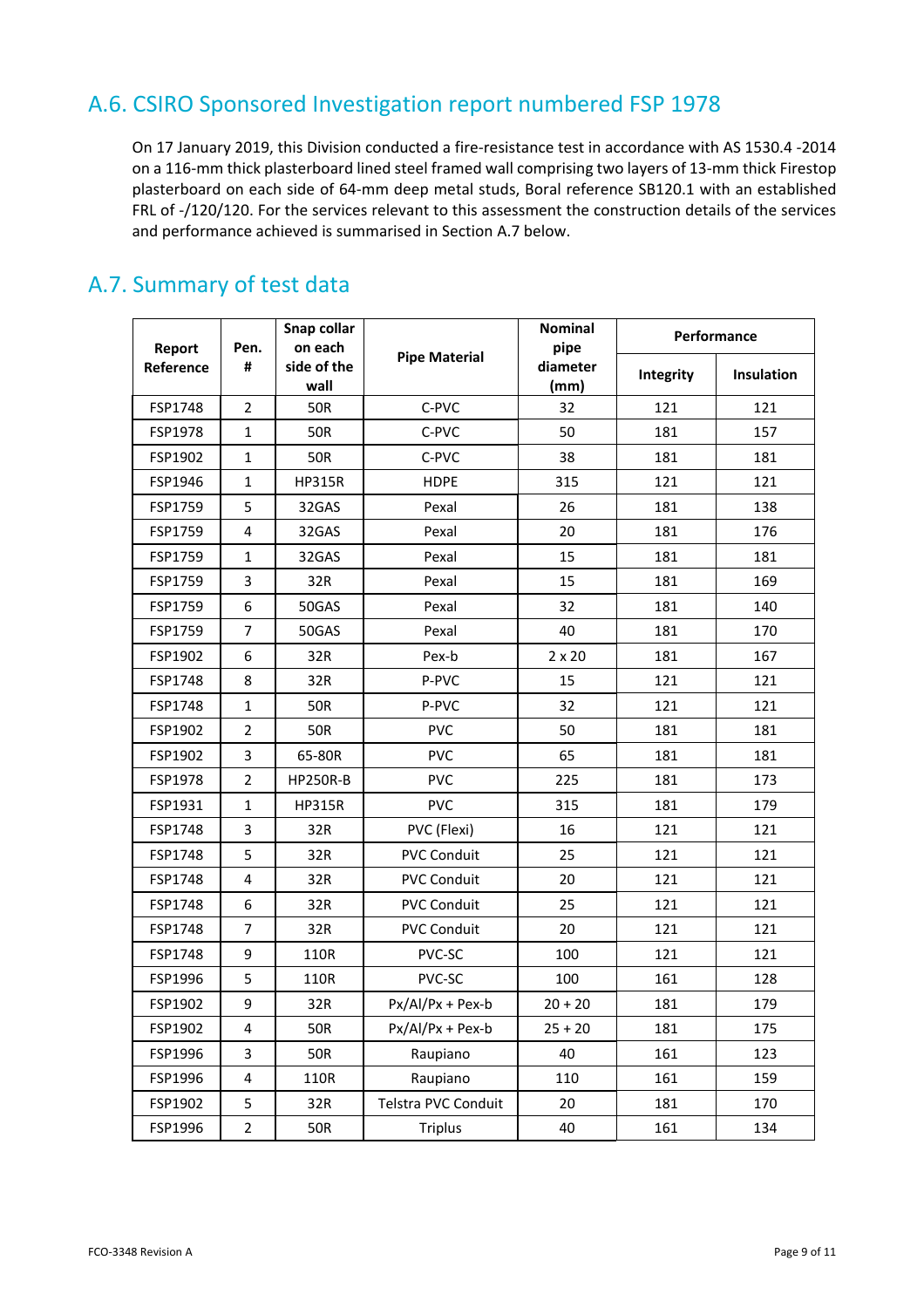## **Appendix B Analysis of Variations**

### B.1 Variation to wall construction

The proposed construction includes the pipes protected with the Snap fire collars as tested and detailed in the test reports listed in Table 2 and subject to the following variations:

• The plasterboard wall system shall be varied to be any of the wall systems listed in Table 1 exposed to fire from either side.

With reference to the construction of the tests listed in Table 2, it is confirmed the construction of the walls tested were all 64mm studs lined on each side with 2 layers of 13mm fire grade plasterboard and overall wall thickness of 116mm.

When tested the specimens listed in the reports in Table 2 achieved an integrity performance of 121 to 181 minutes without failure. In addition, the specimens achieved an insulation performance of at least 121 minutes with some margin over failure.

The proposed construction comprises a wall of shaftwall construction being 64mm CH studs (or deeper) lined on one side with at least 2 layers of 13mm fire grade plasterboard and on the other side with 25mm Shaftliner panel and an overall minimum thickness of 115mm.

The proposed variation comprises a variation in the thickness of the plaster on one side of the wall from 26mm to 25mm and the wall thickness from 116mm to 115mm. In theory reductions to the wall linings and overall wall thickness can reduce the insulation performance, and in extreme cases the integrity performance of services protected with fire collars.

In this case, however, the change of the linings from  $2 \times 13$ mm to  $1 \times 25$ mm, though a 1mm reduction in the thickness, the fireside behaviour will be improved as 25mm Shaftliner will not fall away before 120 minutes, whereas one of the 13mm layers of fire grade plasterboard can potentially fall away on the fireside before 120 minutes. The significance of this observation is that it is possible the performance of the penetration will be either unaffected or potentially improved on the fireside as a result of this variation.

Where the 25mm Shaftliner of slightly reduced thickness is on the non fire side, it is theoretically possible the linings will be slightly hotter than for the tested systems which could impact on the performance of the tested system if the temperature of the lining governed the performance of the service penetration rather than the temperature of the collar and the pipe.

When the performance of the tests referenced in Table 2 are reviewed it is confirmed in all cases for the test referenced in table 2 that, either the lining temperature did not govern the insulation performance of the service at 120 minutes, or, there was a significant margin over insulation failure at 120 minutes.

Based on the above discussion and lack of introduced integrity or insulation weakness, it is confirmed that the proposed construction will achieve 120 minutes integrity and insulation when tested in accordance with AS 1530.4‐2014 and assessed in accordance with the requirements of AS 4072.1‐ 2005.